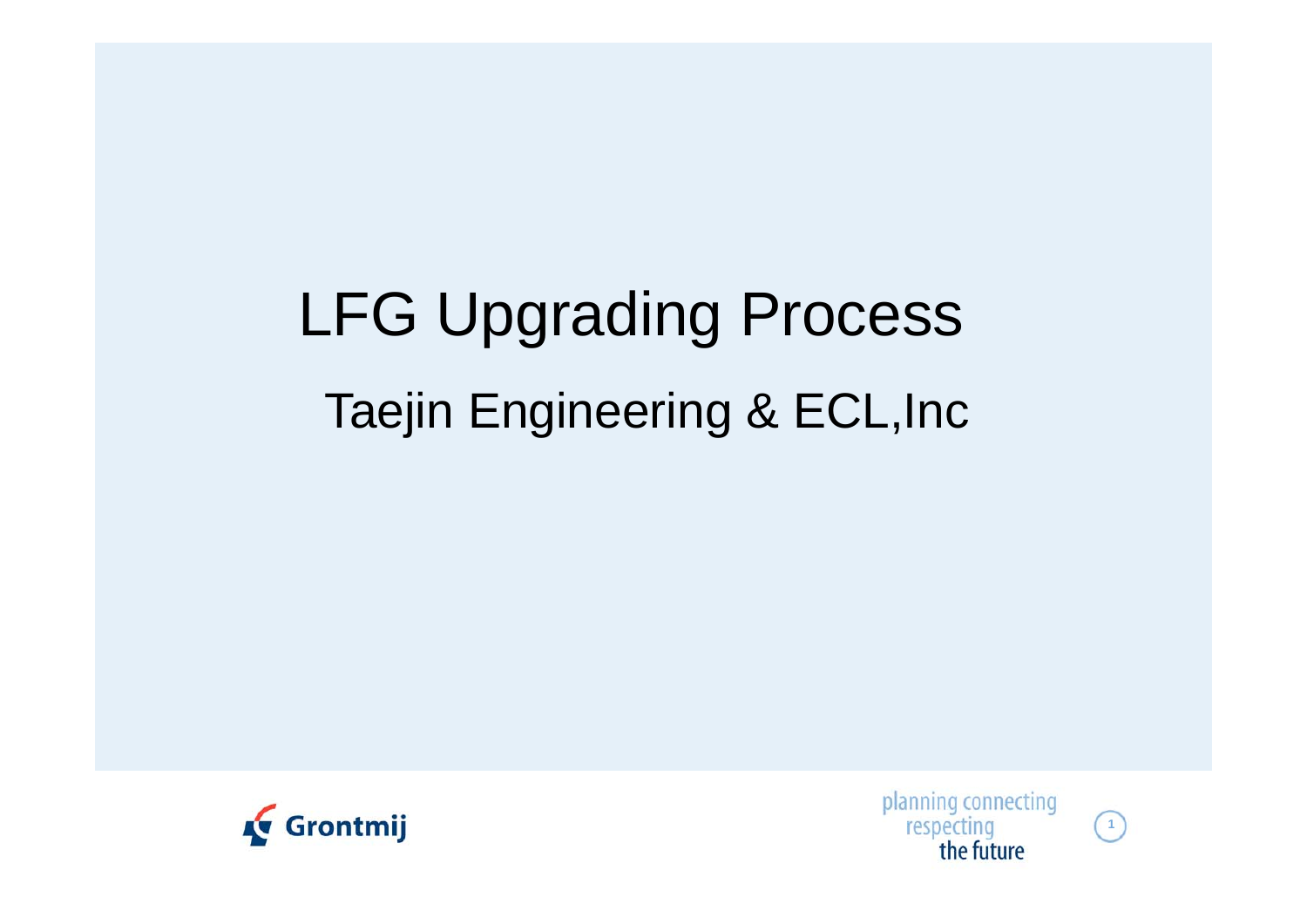## **Properties of biogas**

| Component                    |                  | <b>Bogas</b>   | Landfill gas | Natural gas                 |
|------------------------------|------------------|----------------|--------------|-----------------------------|
| Energy content               | MJm <sup>3</sup> | $23 - 27$      | 20-24        | 32-36                       |
| Methane                      | $vol\%$          | 58-75          | 50-60        | 81-100                      |
| Carbon dioxide               | $vol\%$          | 25-42          | $35 - 40$    | 1                           |
| Nitrogen                     | $vol\%$          | $0 - 2$        | $0 - 10$     | $0 - 14$                    |
| Oxygen                       | $vol\%$          | $\overline{0}$ | $0 - 2$      | 0,01                        |
| Sulphur                      | ppm              | 0-2000         | $0 - 300$    | $<$ 1                       |
| <b>Chlorine and Fluorine</b> | ppm              | $\overline{0}$ | $0 - 40$     | $<$ 25                      |
| Water                        |                  | saturated      | saturated    | dewpoint<br>$-10^{\circ}$ C |





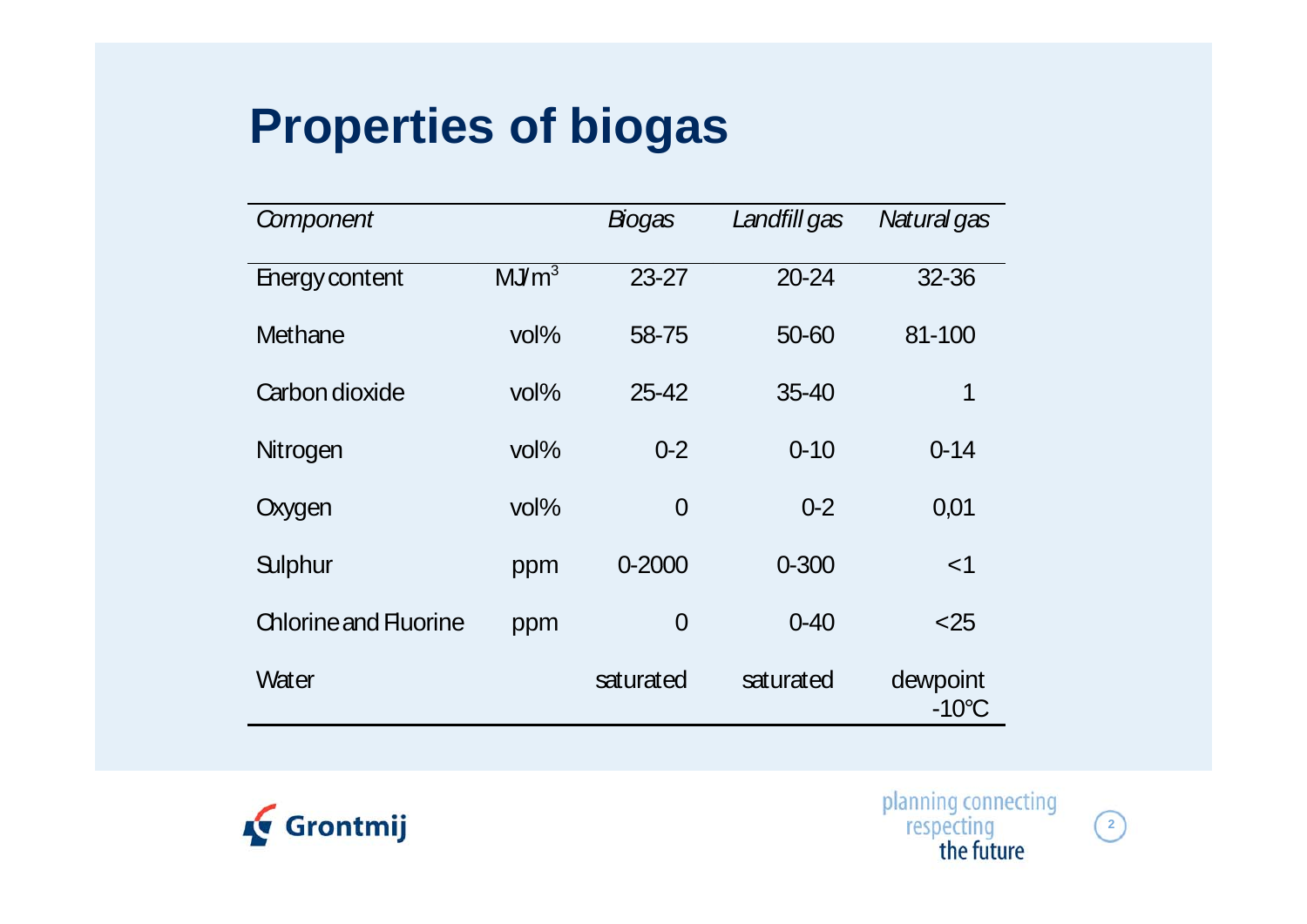#### **Health and Safety aspects**

| <b>Component</b>                      | <b>Methane</b>  | Carbon-<br>dioxide | Hydrogen-<br><b>sulfide</b> | Carbon<br>monoxide |
|---------------------------------------|-----------------|--------------------|-----------------------------|--------------------|
| <b>Formula</b>                        | CH <sub>4</sub> | <b>CO</b> ,        | H <sub>2</sub> S            | CO                 |
| <b>Expl. Limits</b><br><b>I</b> n air | $4 - 16%$       | <b>N.A.</b>        | $4 - 46\%$                  | $11 - 75\%$        |
| <b>MAC-value</b>                      | <b>N.A.</b>     | 5000<br>ppm        | 10 ppm                      | 50 ppm             |
| <b>Odour</b>                          | none            | none               | $>1$ ppm<br>< 100<br>ppm    | none               |
| <b>Ingnition</b><br>temperature       | 595 °C          |                    | 605 °C                      | $270^{\circ}$ C    |



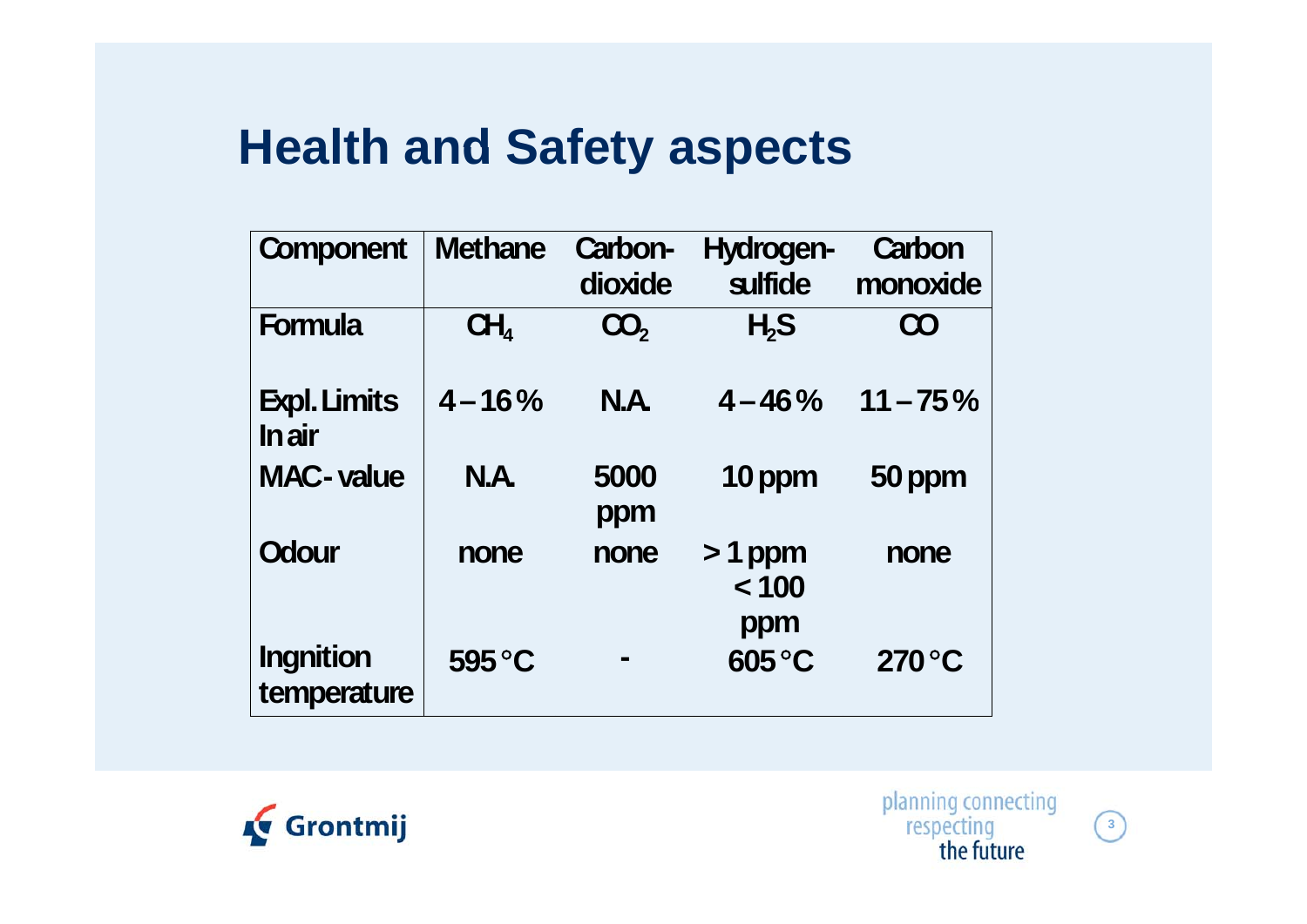### **Potential dangers of LFG**

- 폭발 위험성 : 동시에 존재할때;
	- **가연성 물질(LFG)**
	- □ 연소 보조물 (공기, 산소)
	- **□ 발화원**
- LFG 가스의 누출을 가능한 한 방지
	- □ 발화원 방지
		- ~ 전기기기의 안전성
		- 뜨거운 표면을 가지는 부분 금지 ( 예, 차량의 연소 가스 )
		- ~ 불꽃이 발생 하는 부분의 차단
- <sup>J</sup> 위험지대 설정 : 특별한 주의를 필요로 하는 공간에 공기를 순환시켜 희석 시킴.





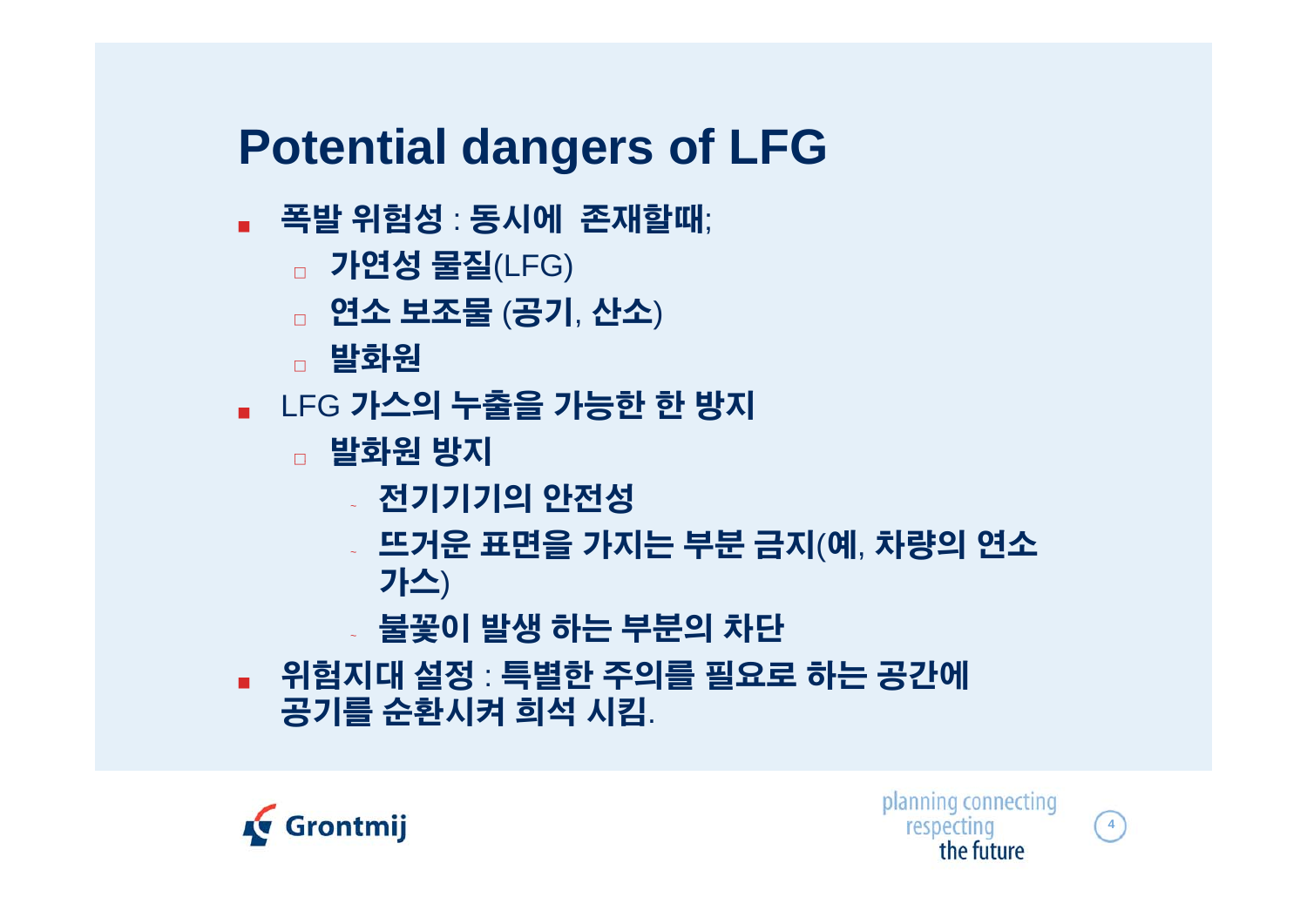#### **Grontmij LFG Upgrading Process:**

•검증된 기술들로 결합된 경제성 높은 설계 •천연가스 사업에 적용 가능하고, 광범위한 분야에서 적용 가능 •매립가스(LFG)내의 Siloxane 과 Nitrogen의 우수한 제거 효율 •자동차 연료로의 사용에 대한 풍부한 경험을 바탕으로 한 유일한 LFG 업그레이드 프로세스 설계 •대용량 처리에 적합한 설계(1000m<sup>3</sup>/h**이상**) •자동차 연료 사용에 적합한 품질의 가스 생산



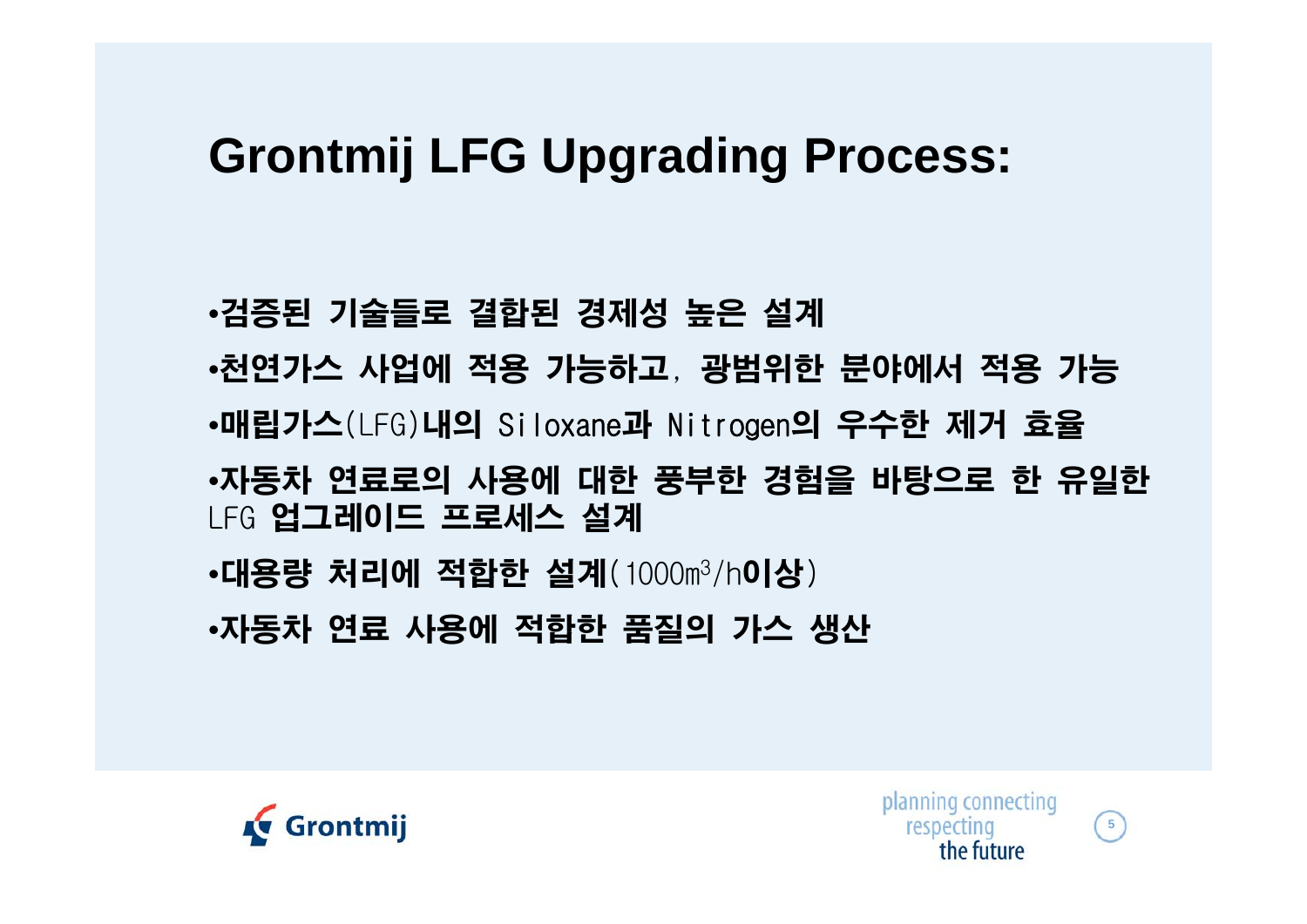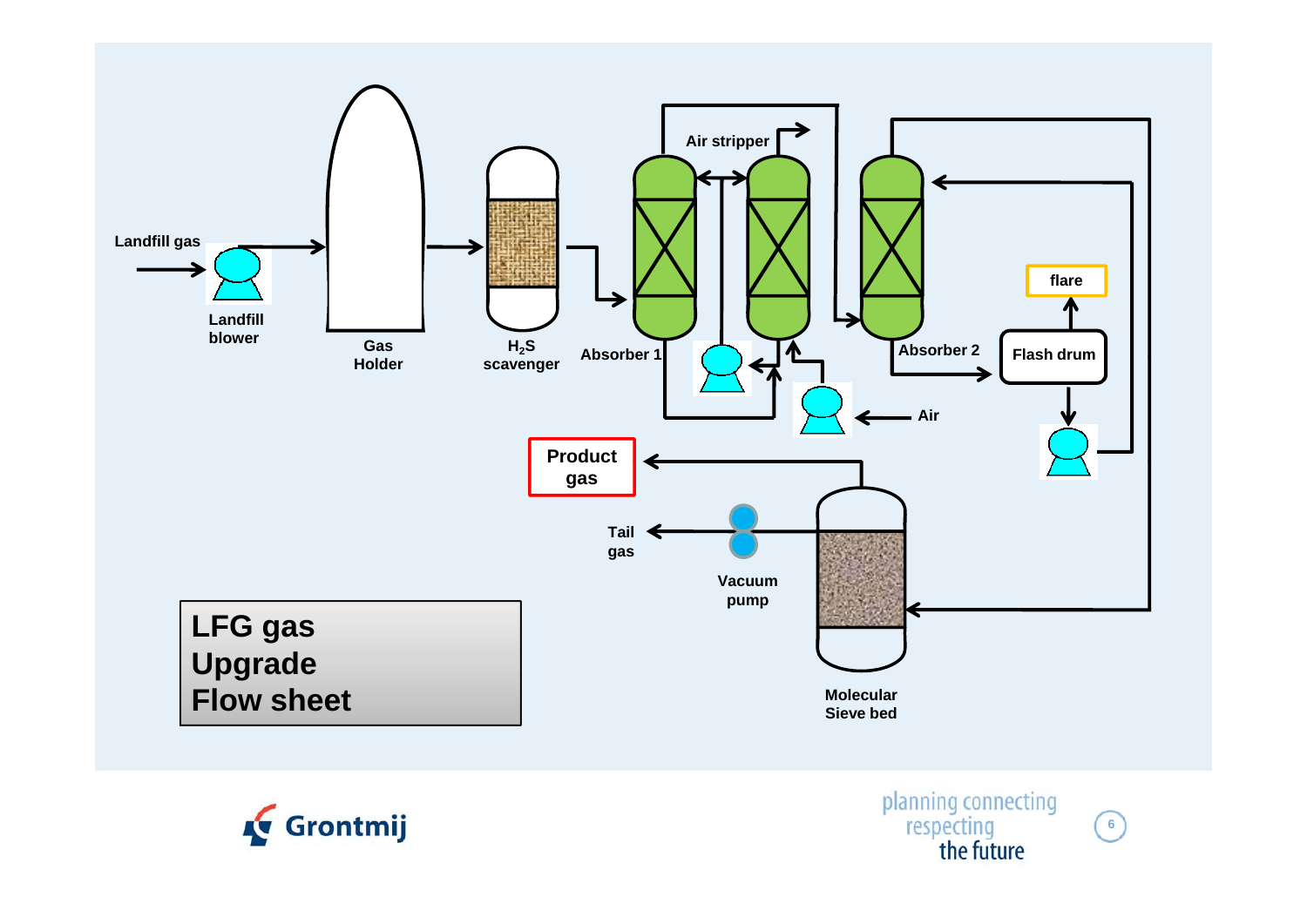Hydrogen sulfide removal

- 건식 시스템
	- □ 세라믹에 산화철을 함유시킨 공정
		- 매립가스에 성공적으로 적 용되고 있 다.
		- $_{\rm x}$  H $_{\rm 2}$ S는 산화철과 반응하여 무해한 황철광의 형태로 된다.
		- ~ 습식 시스템에 비해 초기 설치비가 낮다.
		- 재생이 되지 않지만, 철 여재 처리의 안정성 문제 해소

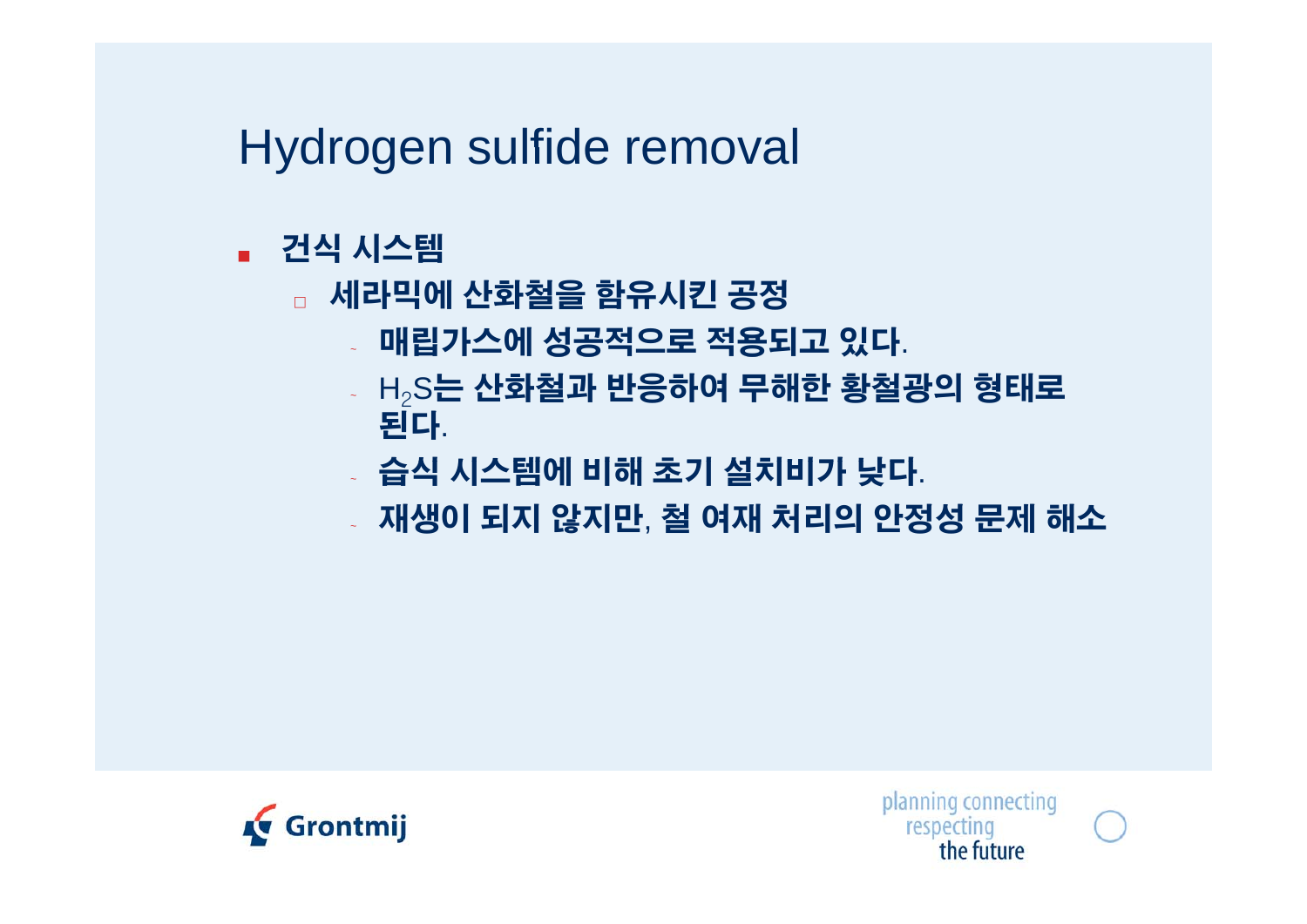



- <sup>J</sup> 순환수의 양이 많고 그에 따른 소비 전력이 문제
- 분리한다 - 케미컬을 이용한 다른 공법처럼 폐기물 처분이 어렵지 않다
- <sup>J</sup> 흡수탑에서 유출되는 물의 흡수한 성분은 공기와 접촉
- 유럽에서 성공적으로 적용되고 있다
- 간단한 구성, 저렴한 가격, 기술이 잘 정립되어 있다.
- 상태하에서 접촉하도록 구성  $\blacksquare$  CH $_4$ 보다 물에 잘 용해되는 성질을 이용하여 CO $_2$ , H $_2$ S를 제거
- <sup>J</sup> 가장 간단한 물리적 흡수 시스템은 매립 가스와 물을 가압된

# Physical absorbents(물리적 흡수제)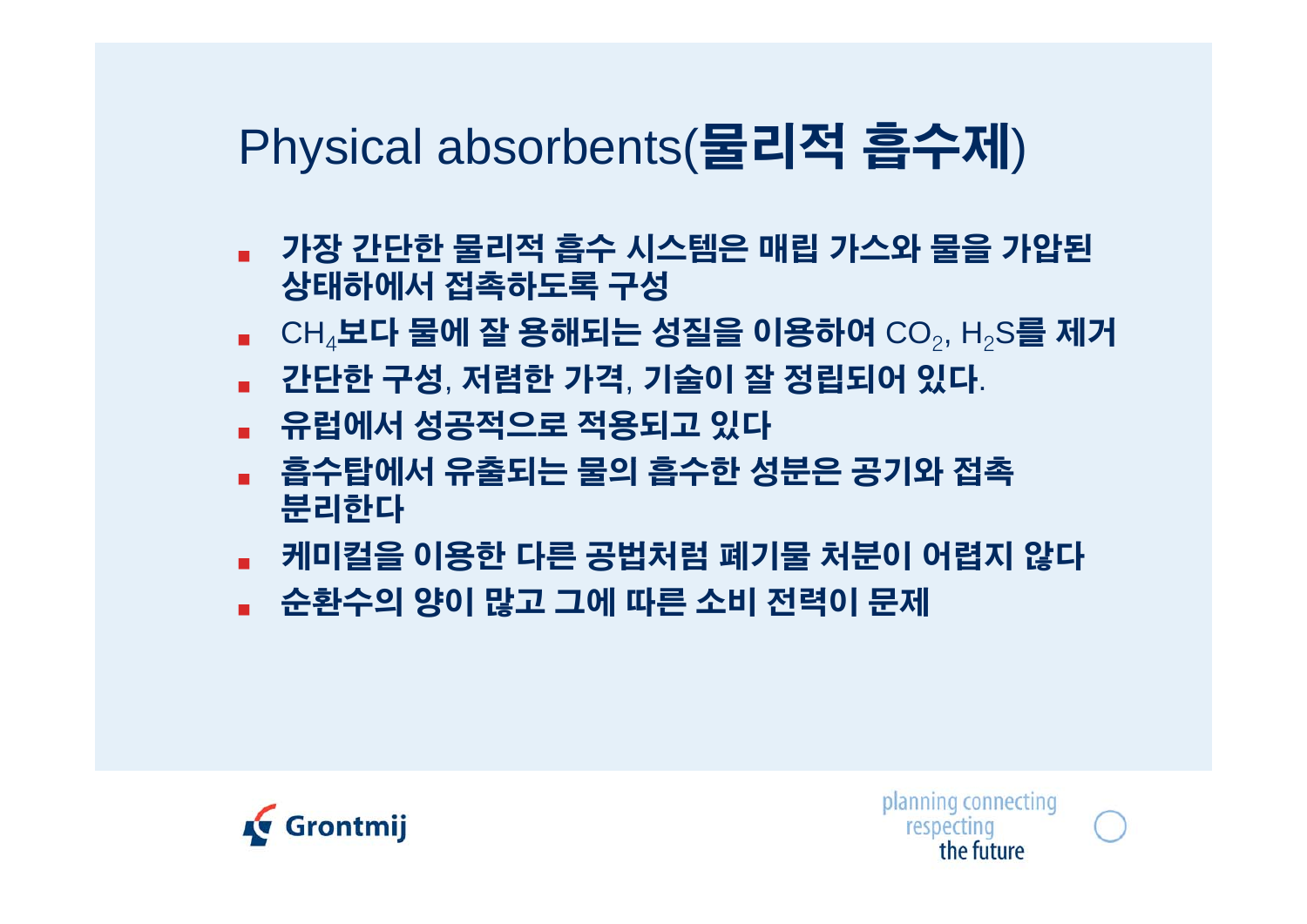#### A new molecular sieve system

- $\Box$  유일하게 가스중의  $\mathsf{N}_2$ 를 제거하는데 효율적인 방법
- 정밀한 크기의 공극(3Å~4Å)은 비슷한 크기의 N $_2$ /CH $_4$ , Ar/O $_2^\circ$ ,  $\mathsf{N}_2\!\!/\!\mathsf{O}_2$ 등을 분리
- 질소와 산소를 약 80%까지 제거 가능
- N2-absorbing molecular sieve**는** PSA **공정과 유사하게 운전**
- 가스는 분자체층의 메디아 흡착된 물질로 포화될 때까지 유입 후 감압하면 흡착된 물질을 방출한다.
- LFG공정에 아직 적용전. 사용 위해 LFG가스의 더 많은 전처리 필요
- 기술적인 약점은 줄었지만 단점은 가격이 매우 높다



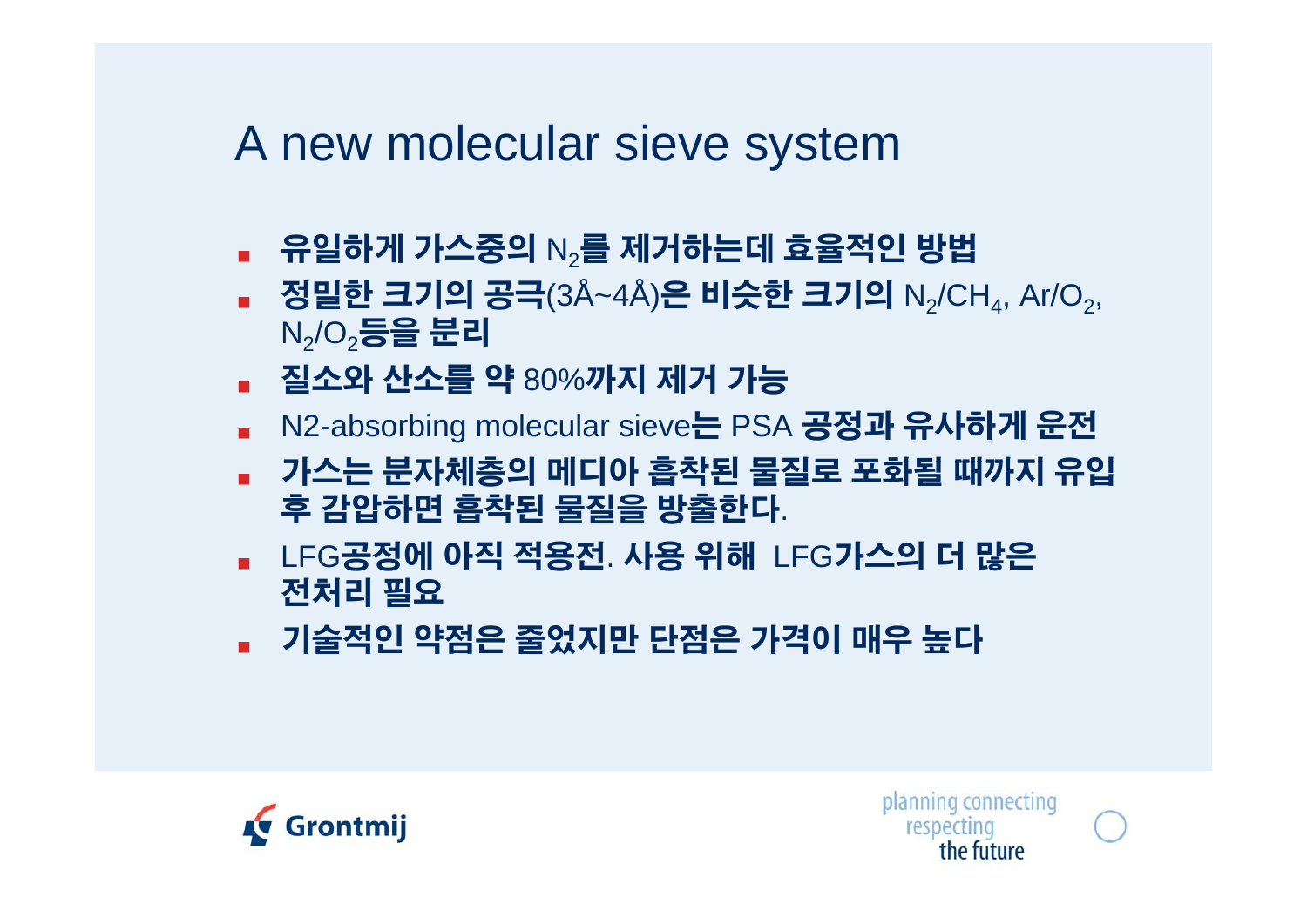

|                    | 2단계 흡수탑 +<br>분자체              | <b>PSA + 멤브레인</b>                       |
|--------------------|-------------------------------|-----------------------------------------|
| 초기 설치비             | 낮다                            | 높다                                      |
| 운전비용               | 낮다                            | 높다                                      |
| N2 제거              | 80%                           | 최대 10%                                  |
| 유지관리               | 쉽다                            | 어렵다(밸브 고장 빈번,<br>활성탄 교체, 멤브레인<br>수명 짧다) |
| 처리 용량              | 크다(1,000m <sup>3</sup> /h 이상) | 작다 (800m <sup>3</sup> /h <b>이하</b> )    |
| 적용사례               | 많다                            | 적다                                      |
| Siloxane <b>제거</b> | 가능                            | 가능                                      |





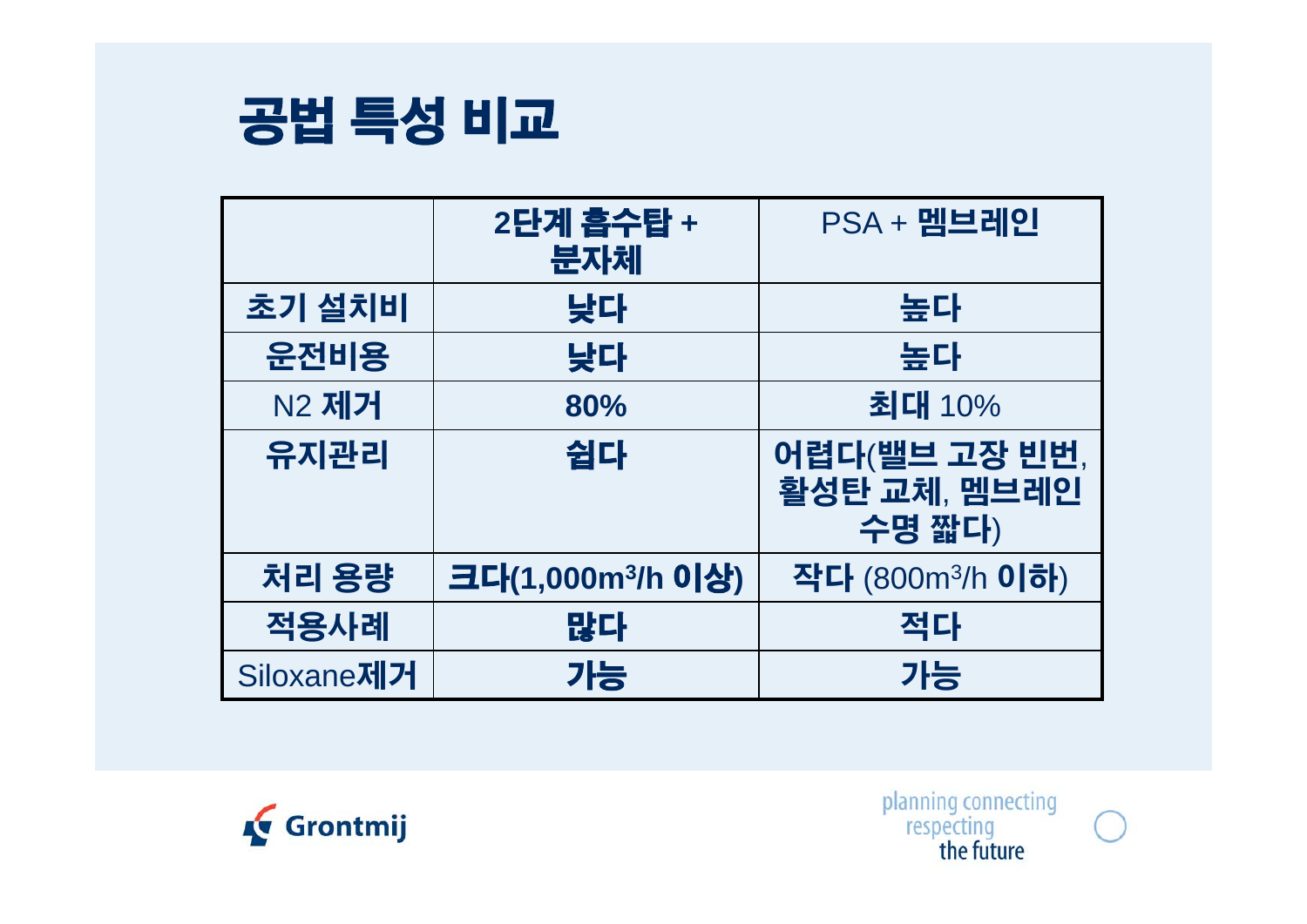#### **Economy**

**Meximum capacity (input ,biogas) 4000 nm3/h**  $\Box$  investments: 9,360,000  $\in$ 

| capital costs 10 yr, 10% interest: $\epsilon$ |            | /yr |
|-----------------------------------------------|------------|-----|
| Maintenance costs:                            | $\epsilon$ | /yr |

 $F_{\Box}$  Total:  $F_{\Box}$  / yr

□ Production price:  $\approx$  € 0.14/Nm3



**11**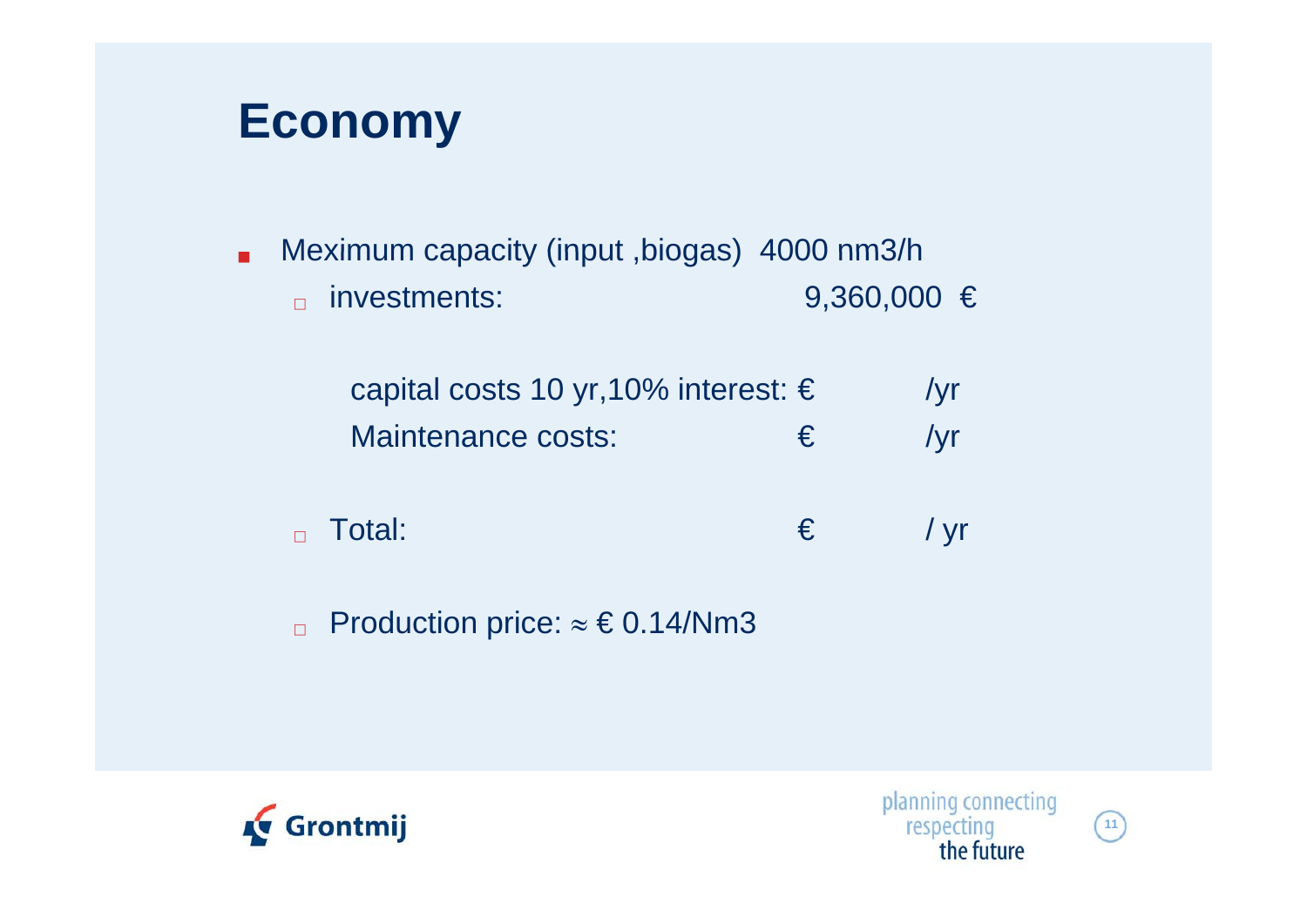# 운전 비용 **(Total Cost)**







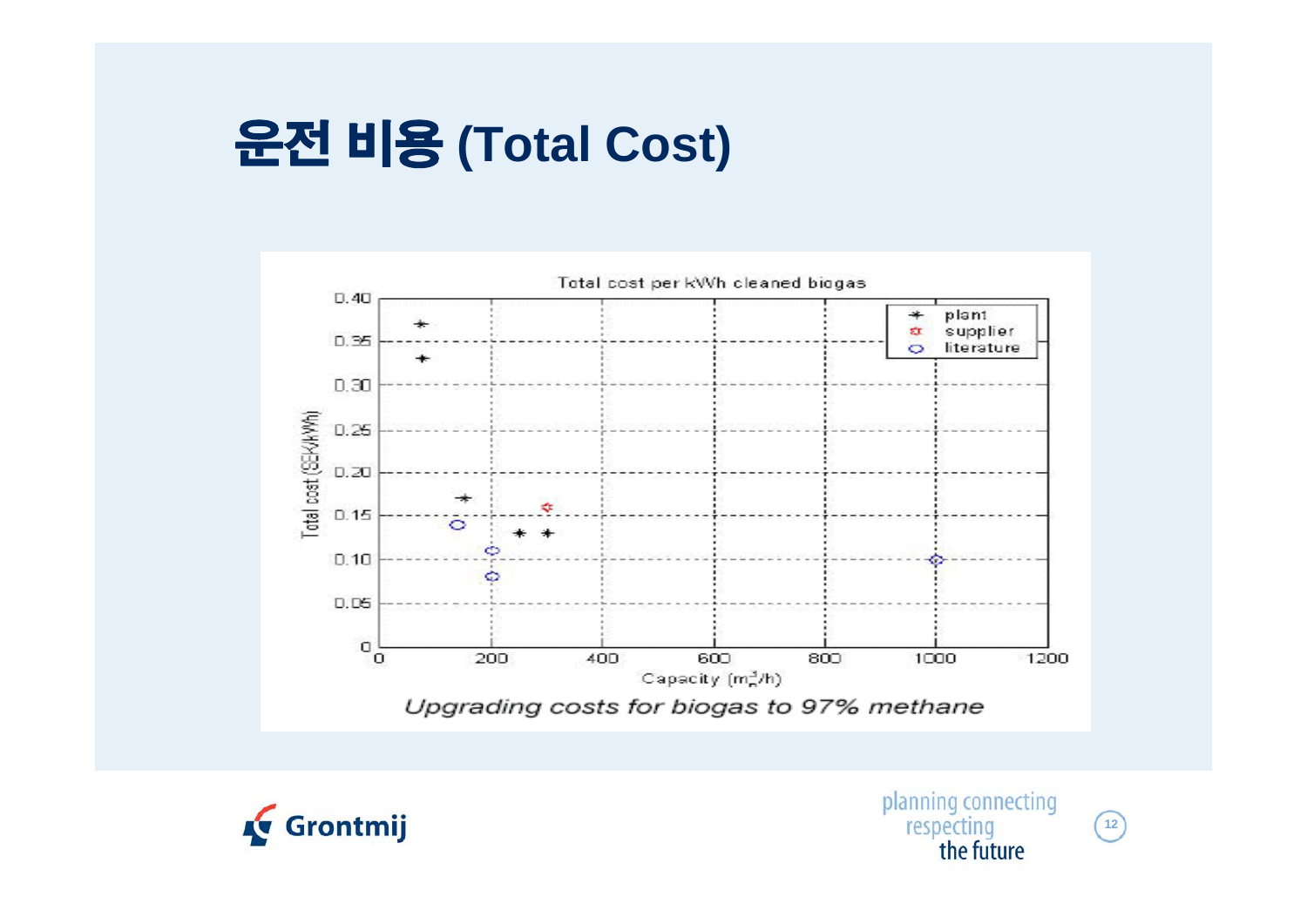## 투자비 **(Investments cost)**







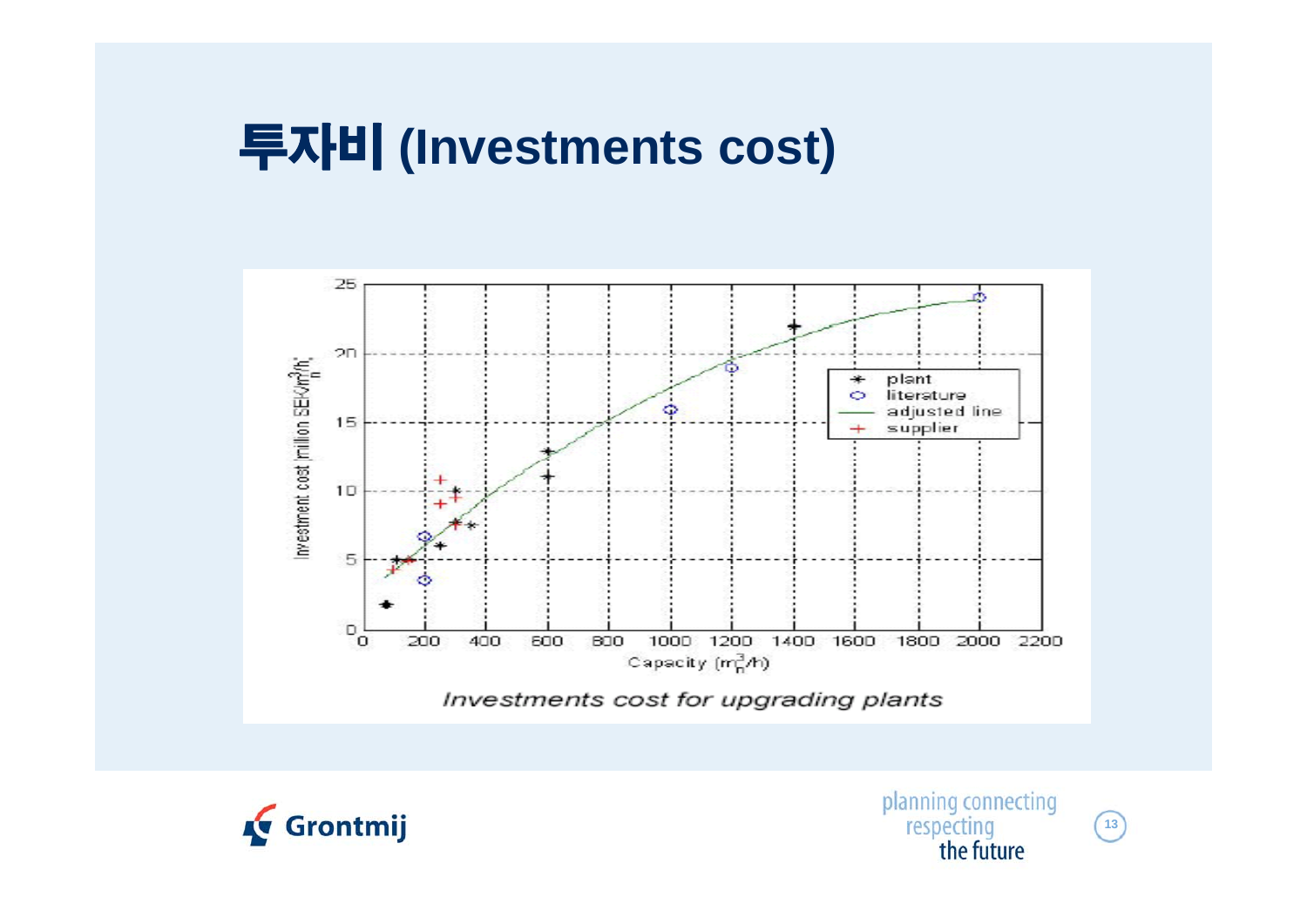#### **Upgrading to natural gas quality**





planning connecting<br>respecting<br>the future

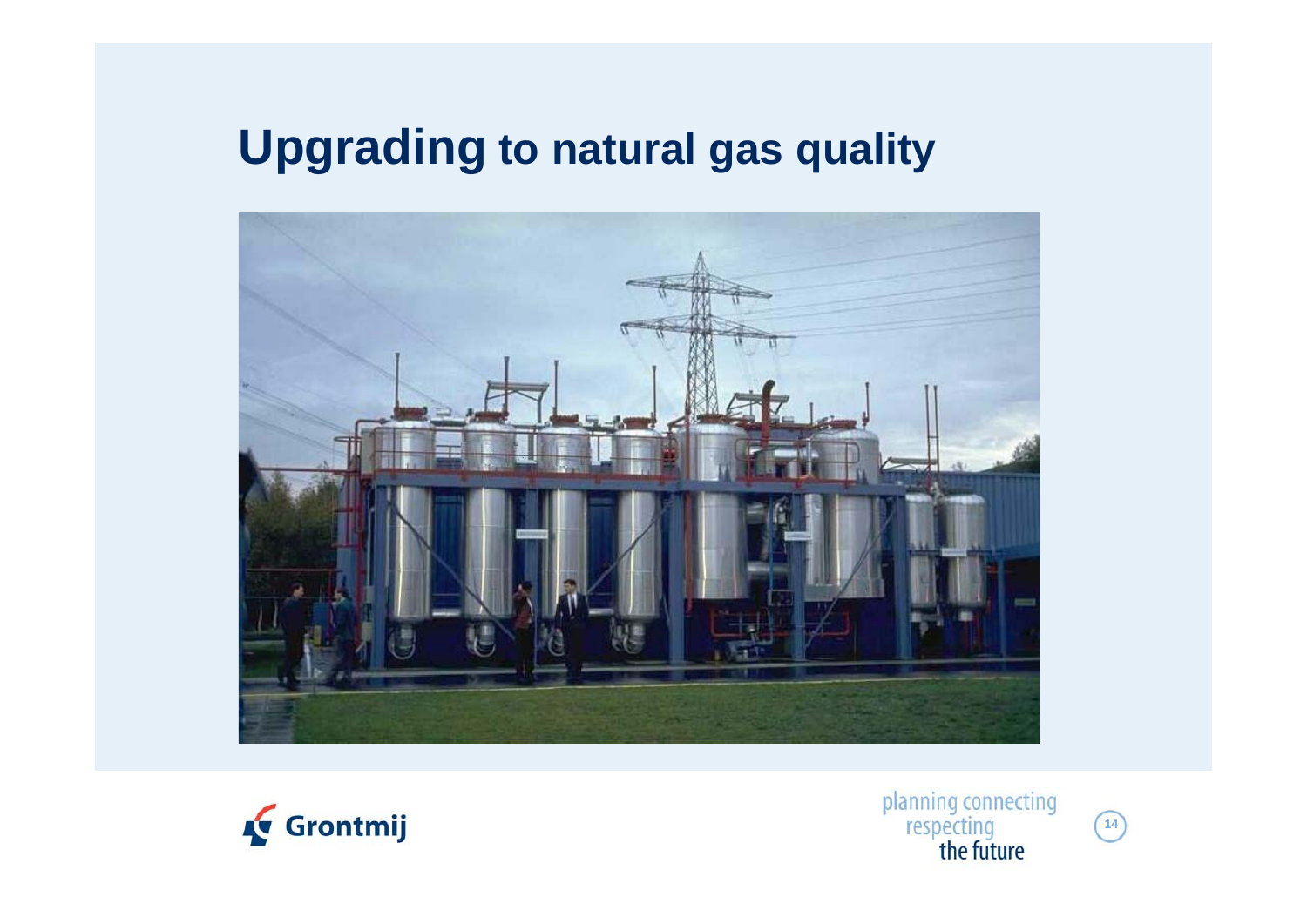**Economy, focus points**

- 지역적인 환경과 구조에 의해 사업의 적합성이 결정된다.
- 최종 산물인 가스나 전기에 대한 적절한 가격이 형성 될 수 있을 때, 사업의 타당성이 발생한다.
- 최종 생산품의 수요처인 그 지역의 에너지 회사로의 수송 방법이 해결되어야 한다.
- 초기 투자에 대한 여유 자본이 필요하다.





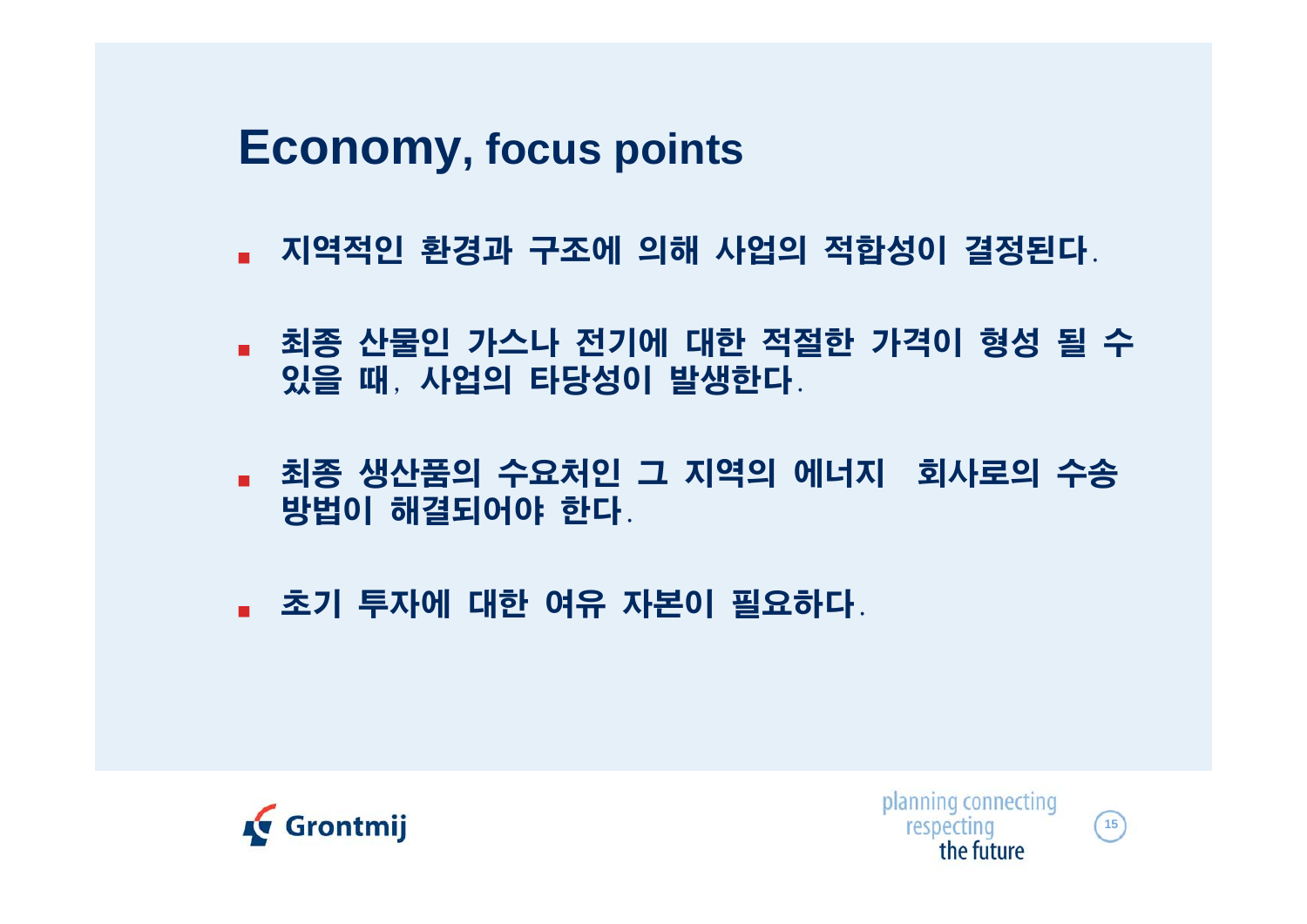#### **Financial structure of <sup>a</sup> of LFG project**